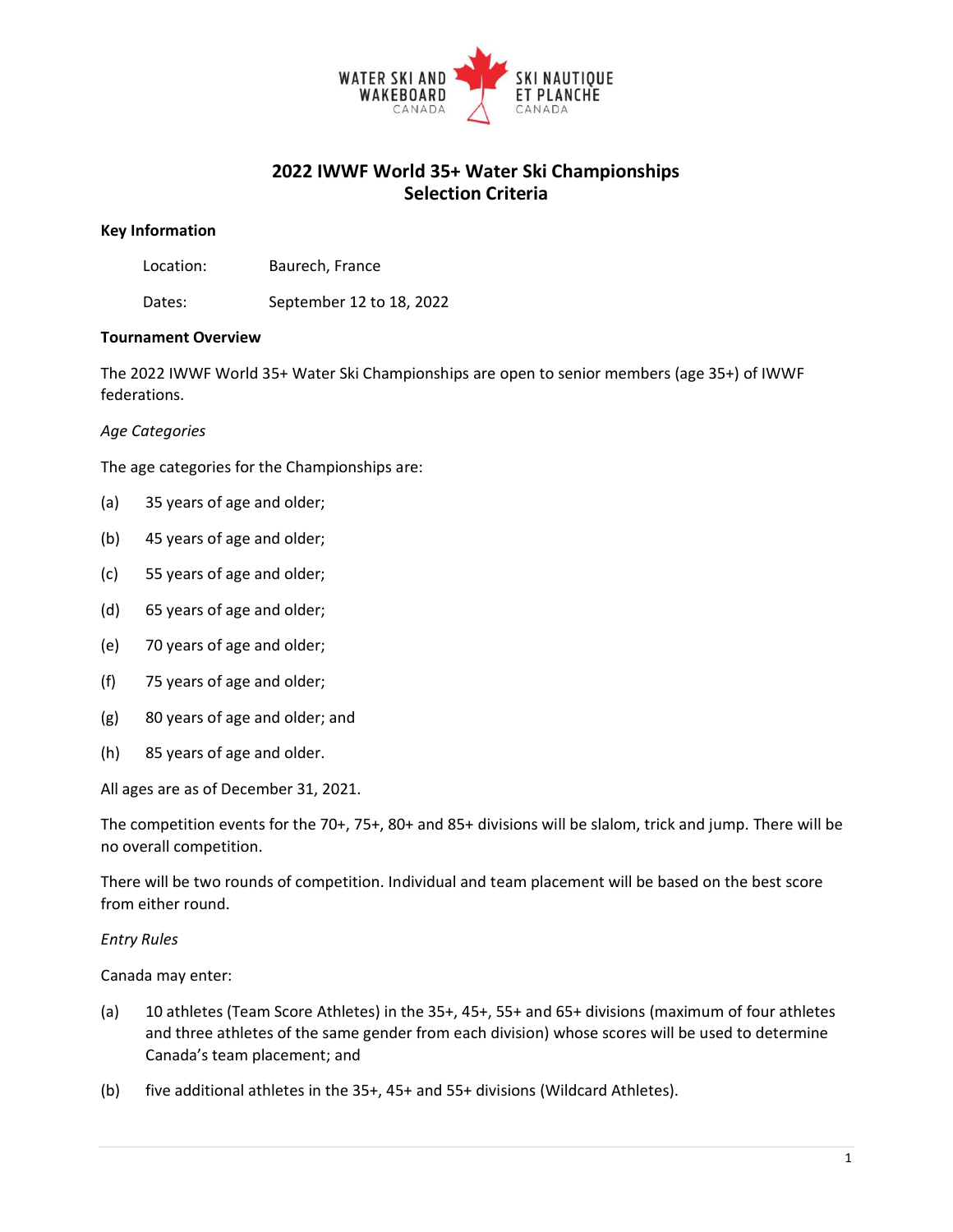

## In addition:

- (a) any Canadian athlete who is 65 years of age or older may enter the Championships; and
- (b) any Canadian athlete under the age of 65 years may qualify to enter the Championships under the IWWF individual skier entry criteria (Eligibility Chart IWWF rule 14:15).

## **Eligibility**

To enter the Championships, an athlete must be:

- (a) a member in good standing of Water Ski and Wakeboard Canada (WSWC);
- (b) eligible to represent Canada at an IWWF event; and
- (c) 35 years of age or older on December 31, 2021.

There are no minimum performance requirements, except as required to enter the Championships under the IWWF individual skier entry criteria (Eligibility Chart IWWF rule 14:15).

It is recommended that athletes interested in entering the Championships submit to WSWC by June 1, 2022 the attached Declaration of Intent to Participate.

## **Self Funded Event**

This is a self-funded event. All Team Score Athletes, Wildcard Athletes and individual entry athletes must pay all their own expenses (e.g. travel, accommodation, meals and entry fees) and must make their own travel and accommodation arrangements.

## **Goals**

The goals for this competition are to:

- (a) maximize Canada's team placement;
- (b) maximize the number of Canadian athletes participating in the Championships; and
- (c) ensure that all athletes participating in the Championships are included in the Canadian Team representing Canada.

## **Selection of Team Score Athletes and Wildcard Athletes**

Team placement at the Championships will be calculated using the five highest overall scores in each event of the 10 athletes named by each country for team scoring with a maximum of: (a) two scores from each of the 35+, 45+, 55+ and 65+ male divisions; and (b) two scores from each of the 35+, 45+, 55+ and 65+ female divisions.

The 10 Canadian Team Score Athletes will be selected from those athletes who will be competing in the 35+, 45+, 55+ or 65+ divisions. An athlete who is 70 years of age or more may request to be considered for selection as a Team Score Athlete if she/he will be competing in one of 35+, 45+, 55+ or 65+ divisions.

The five Canadian Wildcard Athletes will be selected from those athletes who are 64 years of age or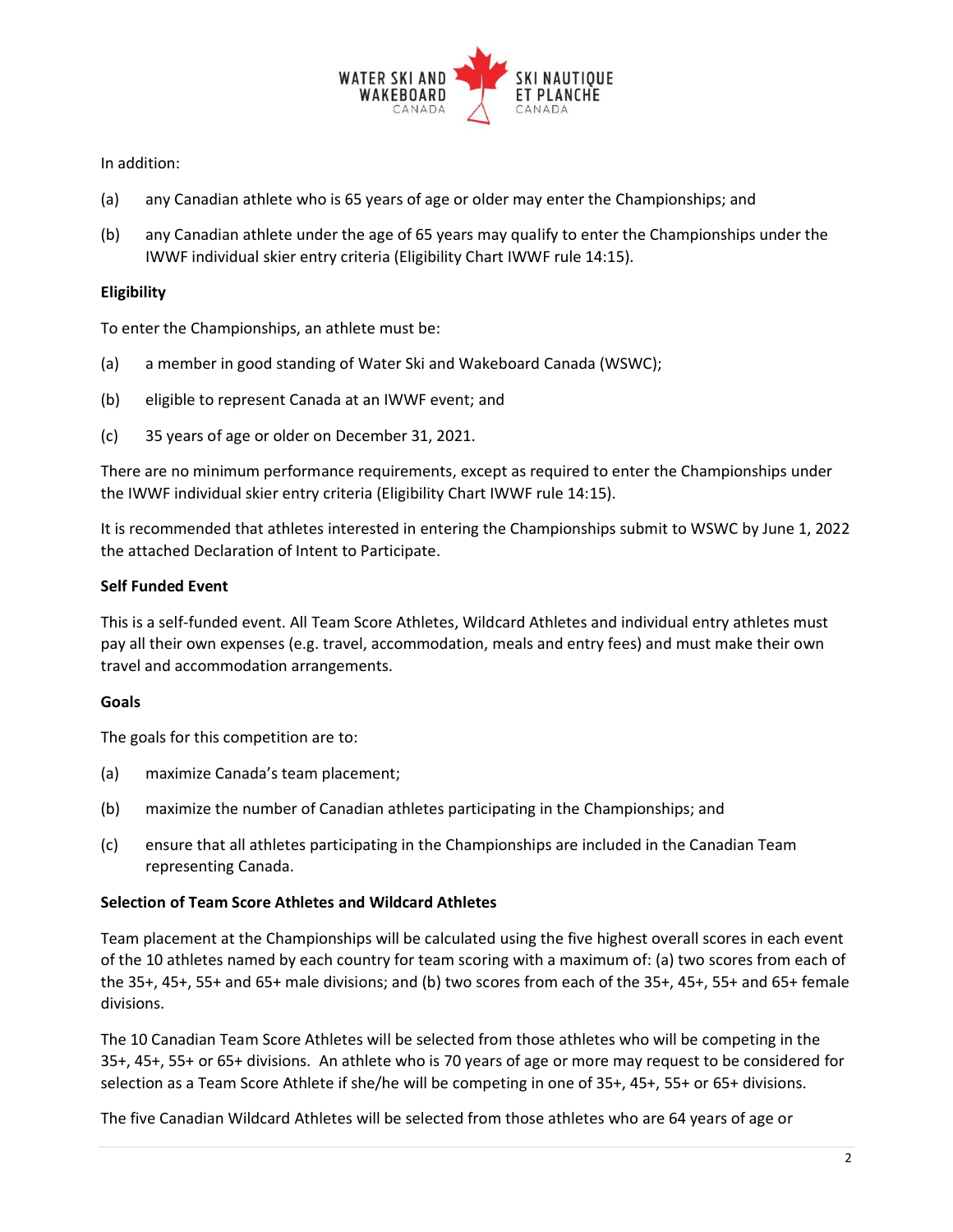

younger on December 31, 2021.

The WSWC High Performance Committee (HPC) may change the following criteria if: (a) the format or technical rules of the tournament are changed; or (b) unusual circumstances would result in the application of the criteria being unfair.

## *Selection Overall Scores*

Each athlete's best score in each event from a tournament held between January 1, 2021 and August 8, 2022 will be converted to overall points using the IWWF overall formulas set out below to determine the athlete's Event Selection Score in that event. Only scores that qualify for the IWWF's World Ranking Lists and scores from events in which the athlete will compete at the Championships will be used in the selection process.

The 1,000 point score to be used for each event in the overall formulas will be based on the scores listed on the IWWF World Rankings List of the athletes who the HPC anticipates will be used in determining the other countries' team scores at the Championships. Those scores will be set out in the 1,000 Point Overall Scores tables below. The HPC may change the 1,000 point score if the athletes from the other participating countries who enter the Championships are different from the athletes the HPC anticipates. When the 1,000 point scores are determined (and if any scores are later changed), the 1,000 Point Overall Scores tables below will be updated and a revised 2022 IWWF World 35+ Water Ski Championships Selection Criteria will be posted on the WSWC website.

## *Selection Parameters for Team Score Athletes*

The following parameters will be used to select the 10 athletes whose scores will be used to determine Canada's team placement at the Championships:

- (a) there may be no more than three athletes of the same gender in each of the 35+, 45+, 55+ and 65+ divisions;
- (b) the fifth highest Event Selection Scores of the previously selected athletes will be used to determine if another athlete's Event Selection Scores will improve the team score;
- (c) the HPC may select an athlete to provide a backup score even if:
	- (i) that athlete's Event Selection Score is lower; and
	- (ii) another unselected athlete's Event Selection Score is higher;

than the fifth highest Event Selection Score of the previously selected athletes.

## *Selection of Wildcard Athletes*

The Wildcard Athletes will be the five athletes who have the highest total Event Selection Scores and who:

- (a) are 64 years of age or younger;
- (b) have not been selected as a Team Score Athlete; and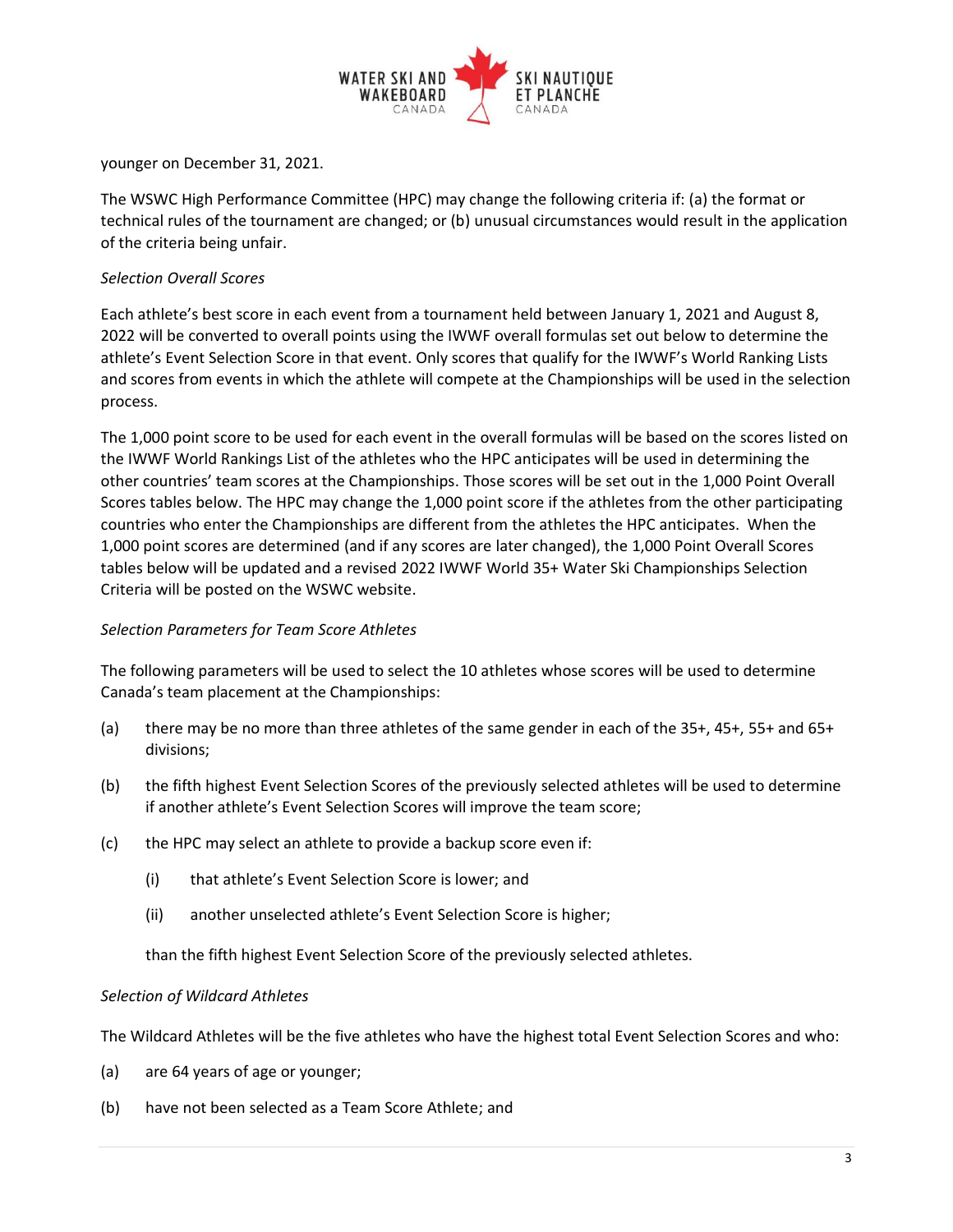

(c) do not qualify to enter the Championships under the IWWF individual skier entry criteria (Eligibility Chart IWWF rule 14:15).

## *Selection of Alternates*

The HPC may name alternates to the Team Score Athletes and Wildcard Athletes based on the selection parameters above. The alternates may be selected at the time the Team Score Athletes and Wildcard Athletes are selected or later.

## **Competition Readiness**

The HPC may disqualify an athlete from being considered for selection as a Team Score Athlete or Wildcard Athlete or remove an athlete after selection if, due to illness, injury, lack of physical fitness or other reason affecting the athlete's ability to perform, the HPC believes it unlikely that the athlete will be able to perform at the Championships at a level consistent with the scores upon which the selection of the athlete would be or was based. The HPC shall advise the affected athlete of its decision.

## **Code of Conduct**

The HPC may disqualify an athlete from being considered for selection as a Team Score Athlete or Wildcard Athlete or remove an athlete after selection because of past or current behavior that is inconsistent with WSWC's Code of Conduct. A copy of the Code of Conduct is available from WSWC upon request. The HPC shall advise the affected athlete of its decision.

## **Participant Contract**

Every athlete entering the Championships must sign a WSWC Event Team Athlete Agreement that will obligate the athlete to adhere to all WSWC rules and regulations, including WSWC's Code of Conduct.

## **Results Submission Deadline**

The athlete must send (or have the tournament organizer send) to WSWC at info@wswc.ca a copy of the results for the entire tournament or a ratings sheet, in either case signed by the Chief of Competition or Chief Judge, from each tournament the scores from which an athlete wants to be used in the selection process. It is the athlete's responsibility to ensure that those results or sheets are received by WSWC by 4:00 p.m. EDT on August 9, 2022. However, the HPC may use tournament results posted on the internet if it believes the posted results to be credible.

## **Selection Date**

The HPC will complete the selection the Team Score Athletes and Wildcard Athletes promptly following the August 9, 2022 results submission deadline and all selected athletes will be notified of the decision*.*

## **Extenuating Circumstances**

If illness, injury or other extenuating circumstance prevents an athlete from competing or adversely affects an athlete's performances, the HPC may make exceptions to the selection criteria. If an athlete wants the HPC to consider making an exception, the athlete must make a written submission to the HPC. The written submission must be received by WSWC at info@wswc.ca no later than 4:00 p.m. EDT on July 18, 2022.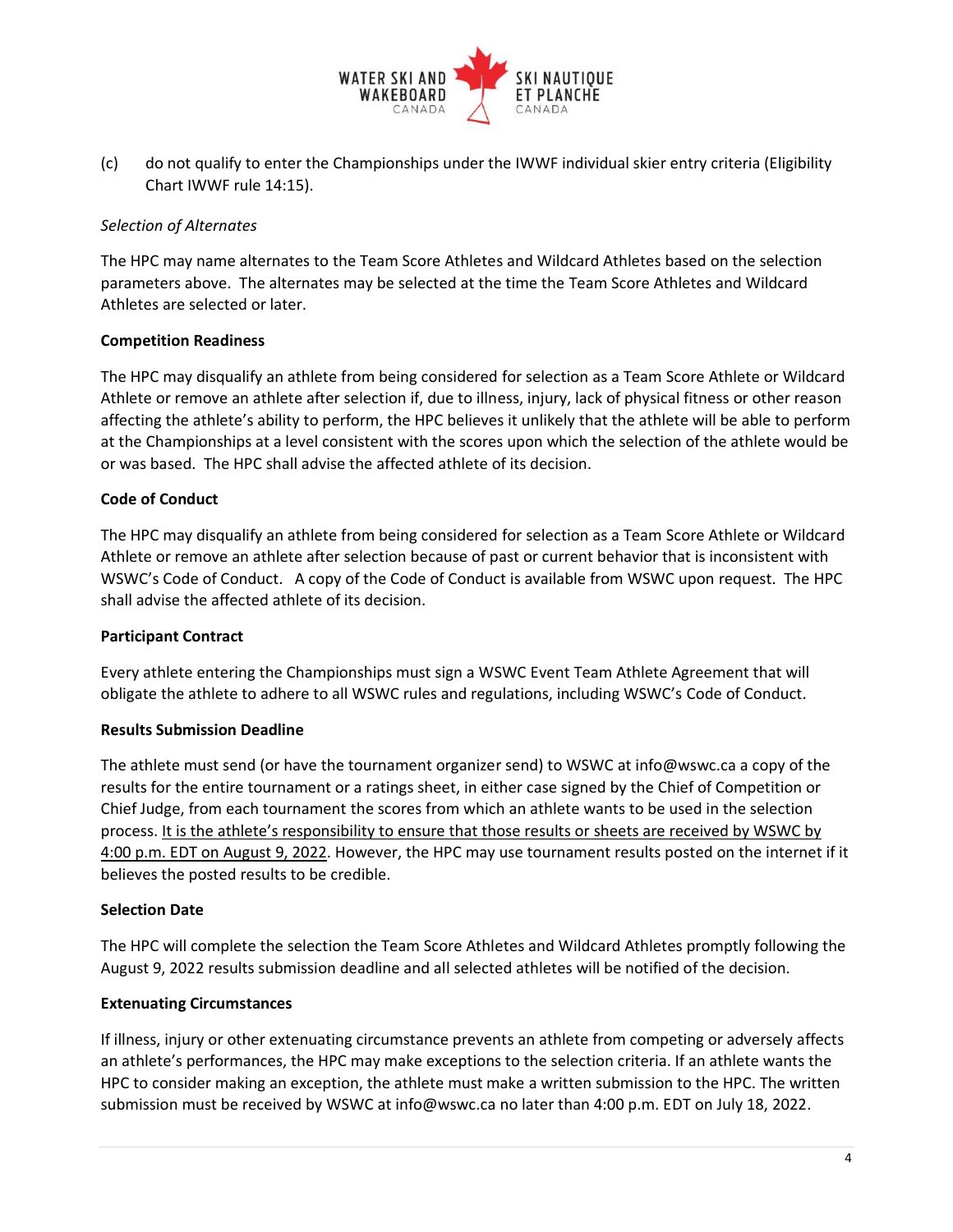

Following receipt of the submission, the HPC may require additional information from the athlete. The HPC shall communicate its decision to all athletes who may be affected by the decision.

## **Appeals**

An athlete may appeal any decision made pursuant to this document. An appeal shall be made and dealt with in accordance with WSWC's Appeals Policy. A copy of the Appeals Policy is available from WSWC upon request and is posted on WSWC's website at: www.wswc.ca

Because of the short time between the selection of the Team Score Athletes and Wildcard Athletes and the athletes' departure for the Championships, the normal timelines in the Appeal Policy for considering an appeal will have to be shortened for the appeal to be dealt with prior to the athletes' departure. Any appeal should therefore be filed as soon as possible following the selection of the Team Score Athletes and Wildcard Athletes. Any appeal filed too close in time to the athletes' departure may not be able to be dealt with.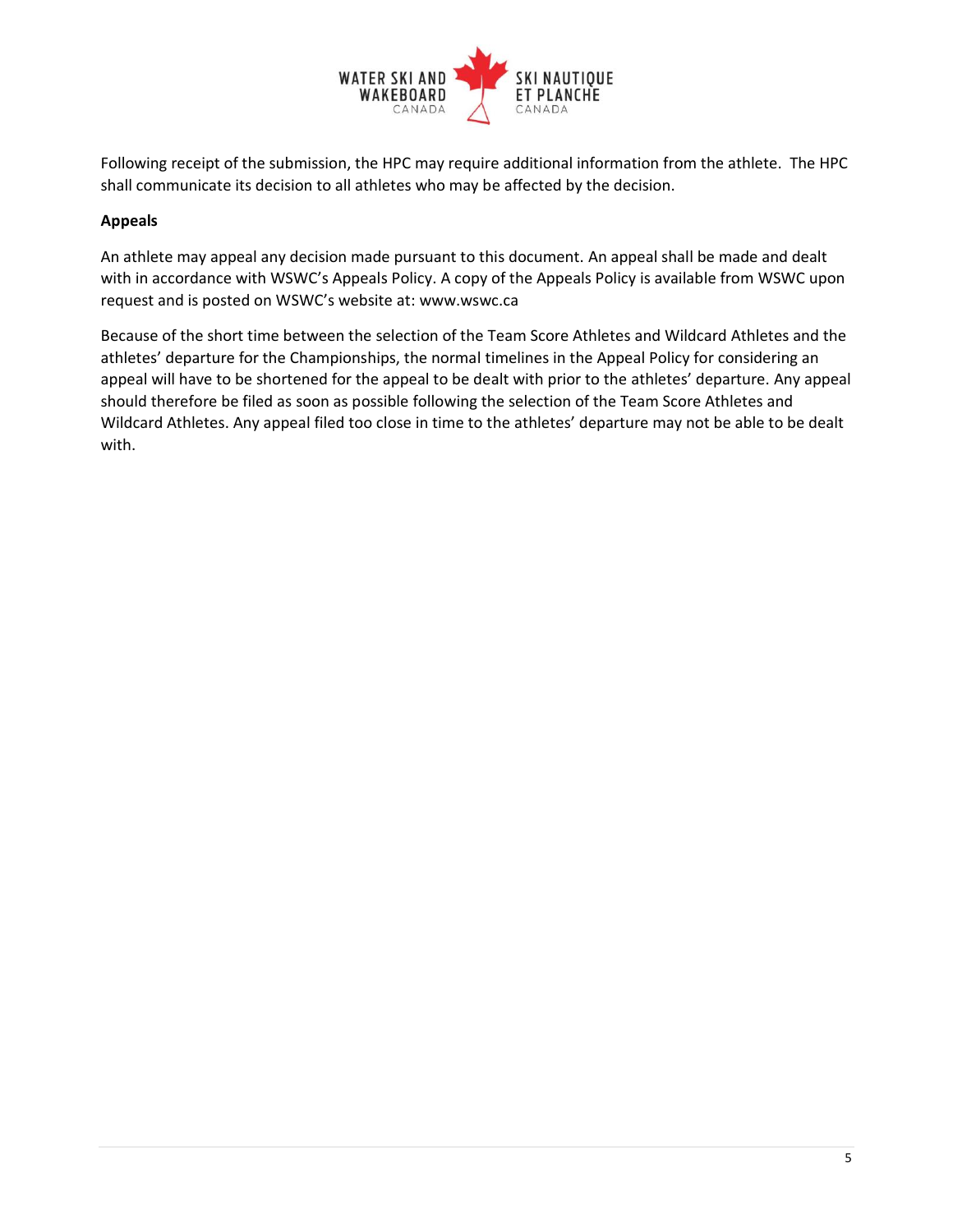

| <b>IWWF Overall Formulas</b>                                      |                                                                                |  |
|-------------------------------------------------------------------|--------------------------------------------------------------------------------|--|
| <b>Slalom and Tricks</b>                                          | athlete's score x $1000 \div 1,000$ Point Overall Score                        |  |
| Jump - Men                                                        | 35+: (athlete's score $-$ 20) x 1000 $\div$ (1,000 Point Overall Score $-$ 20) |  |
|                                                                   | 45+: (athlete's score $-15$ ) x 1000 ÷ (1,000 Point Overall Score $-15$ )      |  |
|                                                                   | 55+: (athlete's score $-10$ ) x 1000 ÷ (1,000 Point Overall Score $-10$ )      |  |
|                                                                   | 65+: athlete's score x 1000 $\div$ 1,000 Point Overall Score                   |  |
| Jump - Women                                                      | 35+: (athlete's score $-7$ ) x 1000 $\div$ (1,000 Point Overall Score $-7$ )   |  |
|                                                                   | 45+: athlete's score x 1000 ÷ 1,000 Point Overall Score                        |  |
|                                                                   | 55+: (athlete's score + 5) x 1000 $\div$ (1,000 Point Overall Score + 5)       |  |
|                                                                   | 65+: (athlete's score + 10) x 1000 $\div$ (1,000 Point Overall Score + 10)     |  |
| Note that slalom scores will be based on the IWWF scoring system: |                                                                                |  |
| (a) $35+$ : score from 52/18.25 for Women; 55/18.25 for Men       |                                                                                |  |

- (b) 45+: score from 49/18.25 for Women; 52/18.25 for Men
- (c) 55+: score from 43/18.25 for Women; 46/18.25 for Men
- (d) 65+: score from 40/18.25 for Women; 43/18.25 for Men

| 35+ 1,000 Point Overall Scores                                                                                        |               |               |      |
|-----------------------------------------------------------------------------------------------------------------------|---------------|---------------|------|
|                                                                                                                       | <b>Slalom</b> | <b>Tricks</b> | Jump |
| Men                                                                                                                   | TBD           | TBD           | TBD  |
| Women                                                                                                                 | TBD           | TBD           | TBD  |
| Note that slalom scores will be based on the IWWF scoring system: score from 52/18.25 for<br>Women; 55/18.25 for Men. |               |               |      |

| 45+ 1,000 Point Overall Scores                                                                                       |        |               |      |
|----------------------------------------------------------------------------------------------------------------------|--------|---------------|------|
|                                                                                                                      | Slalom | <b>Tricks</b> | Jump |
| Men                                                                                                                  | TBD    | TBD           | TBD  |
| Women                                                                                                                | TBD    | TBD           | TBD  |
| Note that slalom scores will be based on the IWWF scoring system: score from 49/18.25 for<br>Women; 52/18.25 for Men |        |               |      |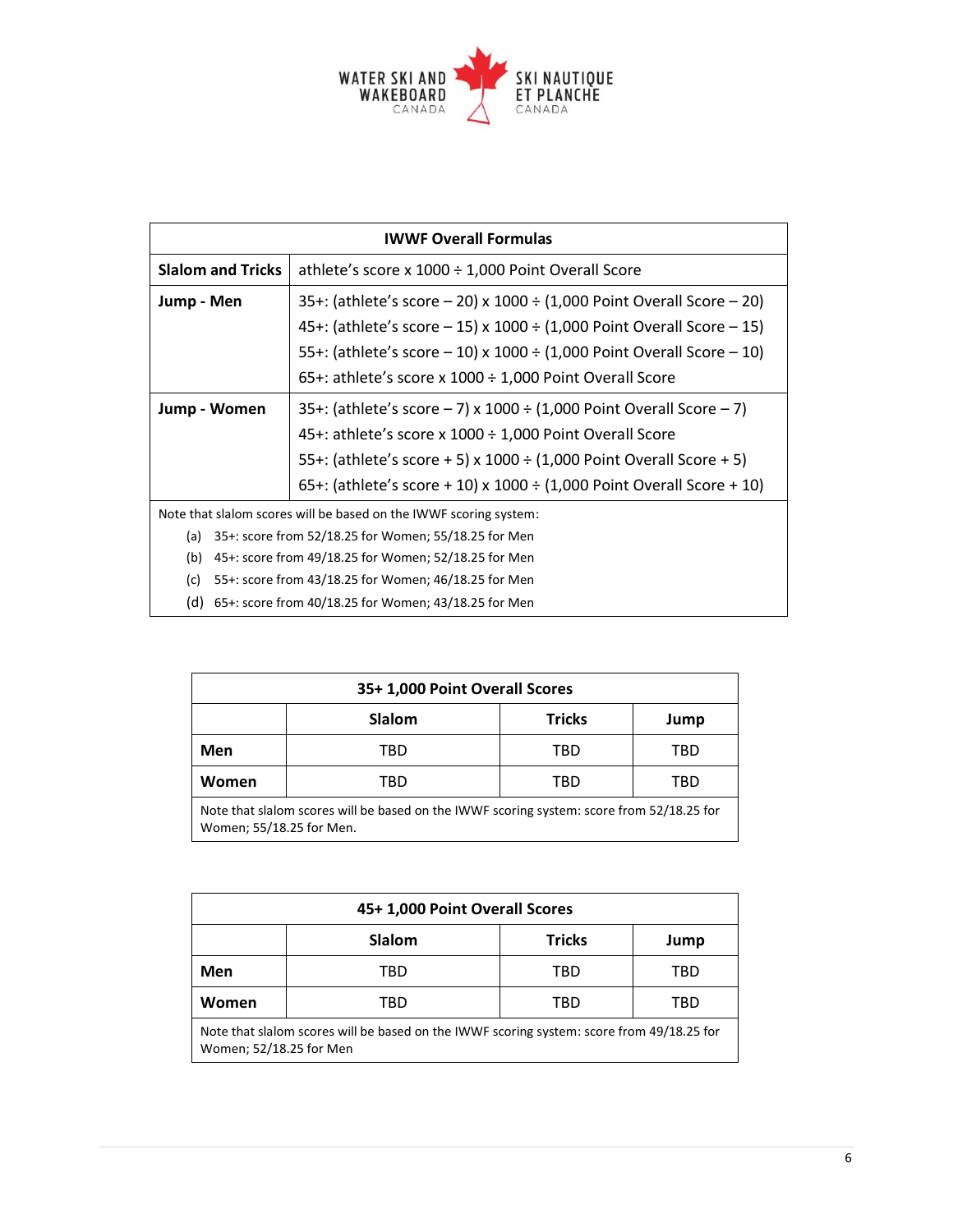

| 55+ 1,000 Point Overall Scores                                                                                        |        |               |      |
|-----------------------------------------------------------------------------------------------------------------------|--------|---------------|------|
|                                                                                                                       | Slalom | <b>Tricks</b> | Jump |
| Men                                                                                                                   | TBD    | TBD           | TBD  |
| Women                                                                                                                 | TBD    | TBD           | TBD  |
| Note that slalom scores will be based on the IWWF scoring system: score from<br>43/18.25 for Women; 46/18.25 for Men. |        |               |      |

| 65+1,000 Point Overall Scores                                                                                         |               |               |      |
|-----------------------------------------------------------------------------------------------------------------------|---------------|---------------|------|
|                                                                                                                       | <b>Slalom</b> | <b>Tricks</b> | Jump |
| Men                                                                                                                   | TBD           | TBD           | TBD  |
| Women                                                                                                                 | TBD           | TBD           | TBD  |
| Note that slalom scores will be based on the IWWF scoring system: score from<br>40/18.25 for Women; 43/18.25 for Men. |               |               |      |